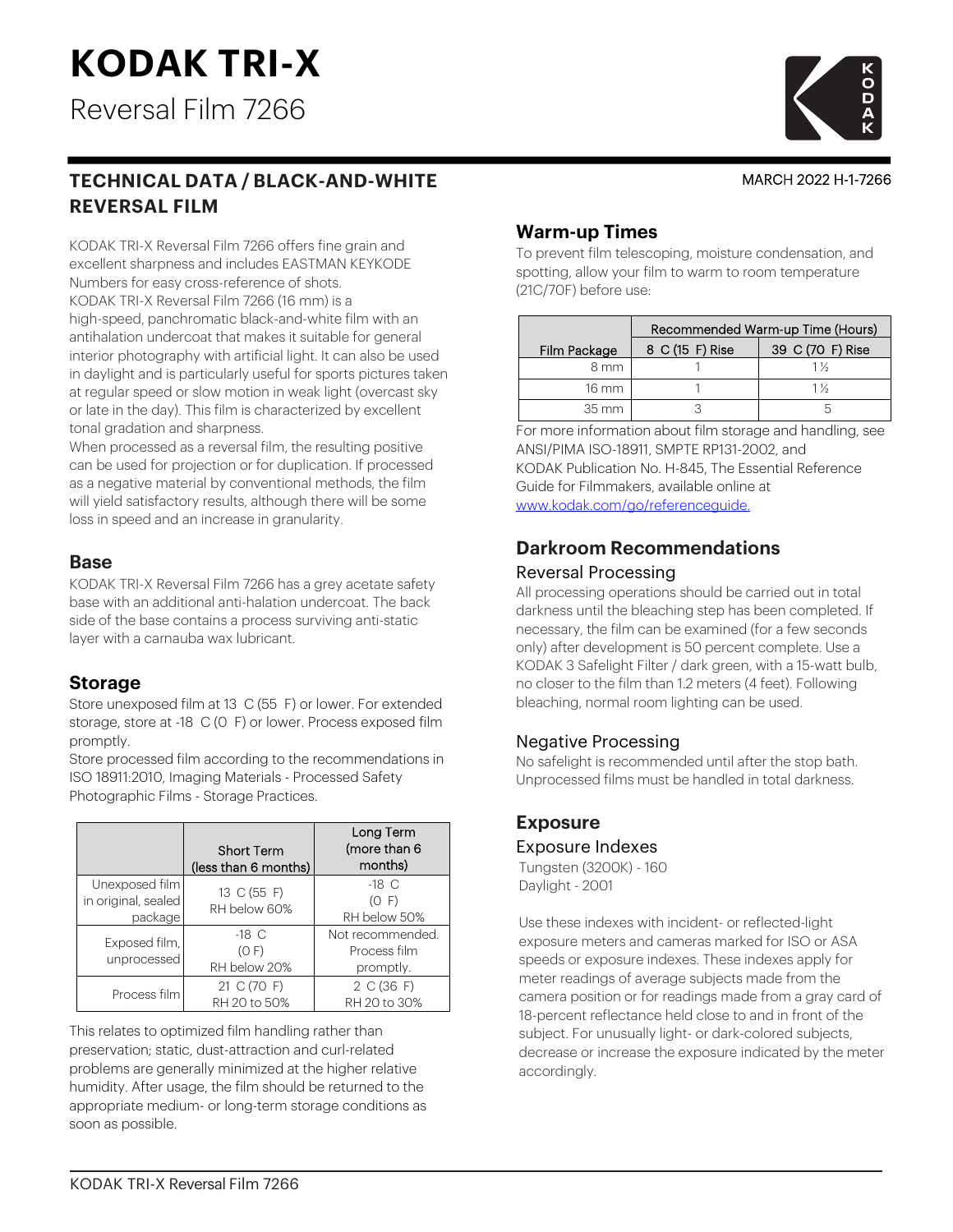# **Exposure Table-Tungsten Illumination**

At 24 frames per second (fps), 170-degree shutter opening:

| <b>EXPOSURE TABLE FOR TUNGSTEN LIGHT</b> |       |     |       |     |       |     |  |
|------------------------------------------|-------|-----|-------|-----|-------|-----|--|
| <b>Lens Aperture</b>                     | f/1.4 | f/2 | f/2.8 | f/4 | f/5.6 | f/8 |  |
| <b>Footcandles</b><br>Required*          | 16    | 32  | 64    | 125 | 250   | 500 |  |

\*At 18 frames per second, use 3/4 of the footcandles (fc) shown. When the film is used as a negative material, the values specified should be doubled.

## **Lighting Contrast**

The recommended ratio of key-light-plus-fill-light to fill light is 2:1 or 3:1. However, you may use 4:1 or greater when a particular look is desired.

| <b>Filter Factors Change to KODAK WRATTEN2 Filter No</b> |     |                |                |     |    |    |    |       |
|----------------------------------------------------------|-----|----------------|----------------|-----|----|----|----|-------|
| <b>KODAK</b><br><b>WRATTEN 2 Filter</b><br>No.           | 3   | 8              | 12             | 15  | 21 | 25 | 29 | $96*$ |
| <b>Filter Factor for</b><br>Daylight                     | 1.5 | $\overline{2}$ | $\overline{2}$ | 2.5 | 3  | 10 | 40 |       |

\* For use in bright sunlight to reduce the exposure without modifying color rendering or depth of field. This filter which has a neutral density of 0.90 provides a reduction in exposure equivalent of 3 full stops.

# **Reciprocity Characteristics**

You do not need to make any filter corrections or exposure adjustments for exposure times from 1/1,000 of a second to 1 second. If your exposure is in the 1/10,000 second range, it is recommended that you increase your exposure by 1/2 stop.

# **Reversal Processing**

#### KODAK B&W Reversal Process

This film should be processed with KODAK B&W Reversal Process Kit Chemicals or with solutions prepared according to the formulas presented in KODAK Publication No.H-24.15, Manual for Processing KODAK Motion Picture Films, Module 1[5.www.kodak.com/go/h24](http://www.kodak.com/go/h24)

*Note: KODAK B&W Reversal First Developer and Replenisher (D-94A) and KODAK B&W Reversal Bleach and Replenisher (R-10) should be used with this film.*

The recommended starting points for processing times and temperatures are shown in the table below. Actual processing times may differ from the ones shown because of machine design variables, such as film transport speed, degree of solution agitation, amount of solution carry-over, etc.

| Processing Step                                                                         | Time<br>$24.4^{\circ}$ C (76 $^{\circ}$ F) |
|-----------------------------------------------------------------------------------------|--------------------------------------------|
| <b>First Developer</b><br>KODAK B&W Reversal First<br>Developer and Replenisher (D-94A) | 60 sec                                     |
| Wash                                                                                    | 30 sec                                     |
| KODAK B&W Reversal Bleach and<br>Replenisher (R-10)                                     | 60 sec                                     |
| Wash                                                                                    | 30 sec                                     |
| Clearing Bath                                                                           | 30 sec                                     |
| Wash                                                                                    | 30 sec                                     |
| Re-exposure                                                                             | 800 footcandle seconds                     |
| Second Developer<br>KODAK B&W Reversal Developer<br>and Replenisher (D-95)              | 30 sec                                     |
| Wash                                                                                    | 30 sec                                     |
| Fixer                                                                                   | 30 sec                                     |
| Wash                                                                                    | 2 min                                      |

Notice: Observe precautionary information on product labels and on the Material Safety Data Sheets.

# **Identification**

After processing, the product code numbers 7266 emulsion, roll, and strip number identification, KEYKODE Numbers, and manufacturer/film identification code (ED) are visible along the length of the film.

## **Image Structure**

The modulation-transfer curves and the diffuse rms granularity were generated from samples of 7266 Film exposed with tungsten light and processed in the recommended reversal process at 24.4 C (76 F). For more information on image-structure characteristics, see KODAK Publication No. H-845, The Essential Reference Guide for Filmmakers available online at

[www.kodak.com/go/referenceguide.](http://www.kodak.com/go/referenceguide)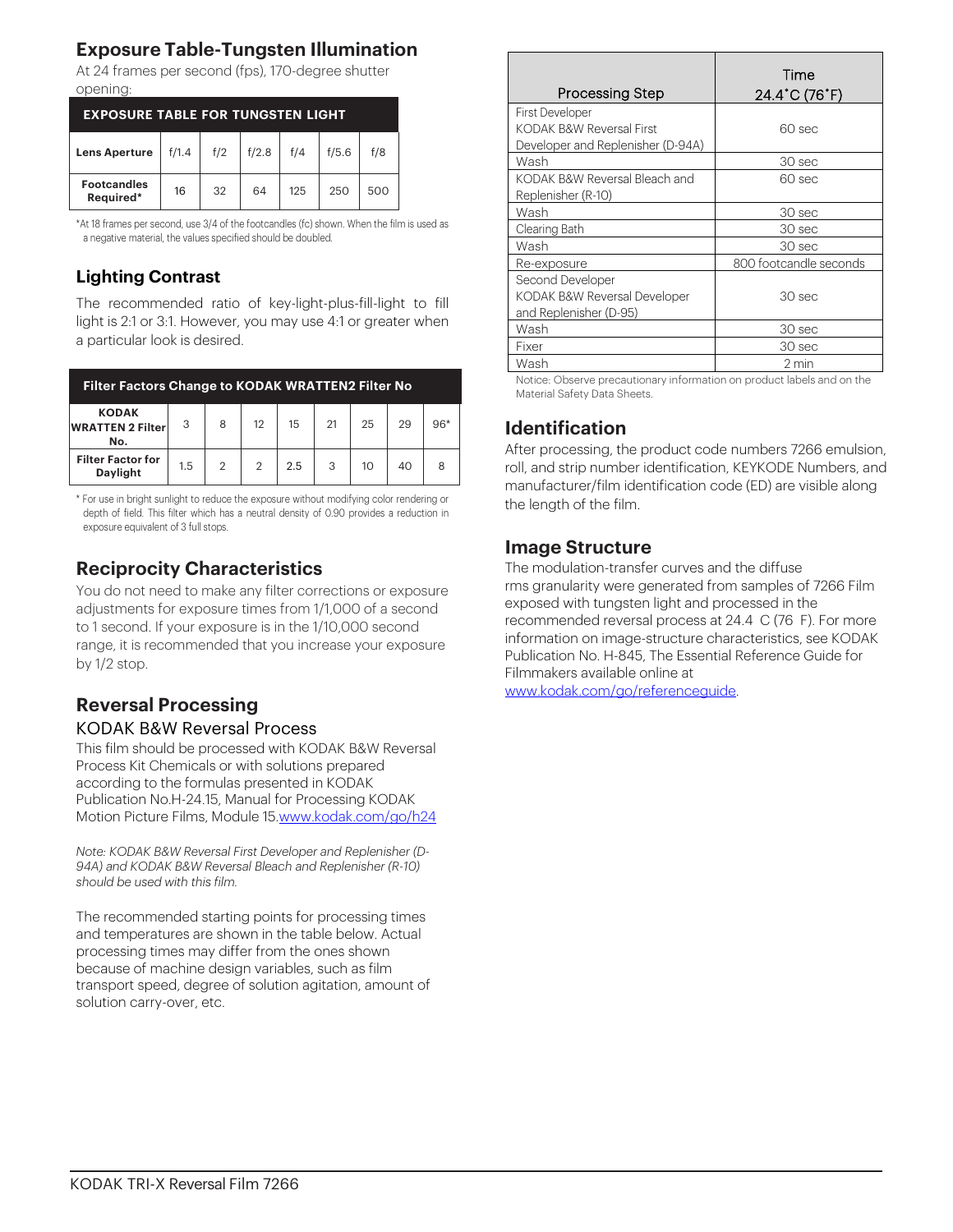# **Modulation Transfer Function**

The "perceived" sharpness of any film depends on various components of the motion picture production system. The camera and projector lenses and film printers, among other factors, all play a role. But the specific sharpness of a film can be measured and is charted in the Modulation Transfer Function Curve.

#### **Modulation Transfer Function Curve**



This graph shows a measure of the visual sharpness of this film. The x-axis, "Spatial Frequency," refers to the number of sine waves per millimeter that can be resolved. The y-axis, "Response," corresponds to film sharpness. The longer and flatter the line, the more sine waves per millimeter that can be resolved with a high degree of sharpness — and the sharper the film.

#### **Sensitometry**

Sensitometric curves determine the change in density on the film for a given change in log exposure.



# **rms Granularity**

Read with a microdensitometer using a 48-micrometer aperture.

The "perception" of the graininess of any film is highly dependent on scene content, complexity, color, and density. Other factors, such as film age, processing, exposure conditions, and telecine transfer may also have significant effects.

#### rms Granularity Curve



To find the rms Granularity value for a given density, find the density on the left vertical scale and follow horizontally to the characteristic curve and then go vertically (up or down) to the granularity curve. At that point, follow horizontally to the Granularity Sigma D scale on the right. Read the number and multiply by 1000 for the rms value. Note: This curve represents granularity based on modified measuring techniques.

Note: Sensitometric and Diffuse RMS Granularity curves are produced on different equipment. A slight variation in curve shape may be noticed.



#### Characteristic Curve